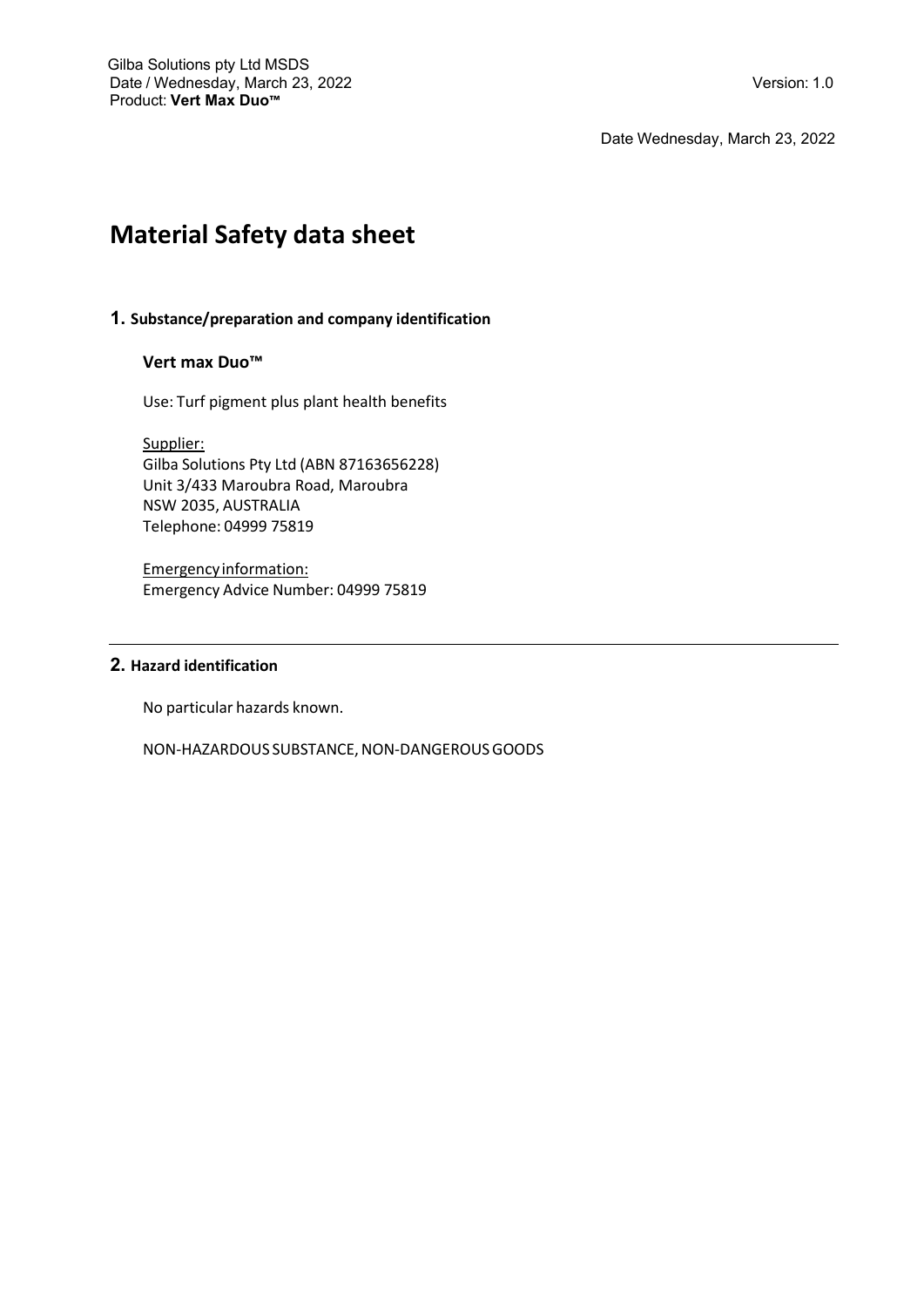# **3. Composition/information on ingredients**

# **Chemical nature**

| Ingredients                              | <b>CAS Number</b> | <b>Classification</b>                                 | Content (W/W): |
|------------------------------------------|-------------------|-------------------------------------------------------|----------------|
| C.I. Pigment Green 7                     | 1328-53-6         |                                                       | < 50 %         |
| 6 Benzylamino-purine                     | 1214-39-7         | Irritating to eyes,<br>respiratory system and<br>skin | $< 1\%$        |
| Salicylic acid                           | 69-72-7           | harmful, irritant                                     | 20-25%         |
| D glucopyranose Alkyl<br>glycoside       | 110615-47-9       | skin irritation                                       | $6 - 12%$      |
| D glucopyranose decyl<br>octyl glycoside | 68515-73-1        | skin irritation                                       | $3 - 6%$       |
| Water                                    | 7732-18-5         |                                                       | Up to 100%     |

# **4. First-Aid Measures**

General advice: Remove and wash contaminated clothing.

If inhaled: No emergency medical treatment necessary.

On skin contact:

Wash thoroughly with soap and water. If swelling, redness, blistering or irritation occurs seek medical assistance.

## On contact with eyes:

Rinse cautiously with water for several minutes. Remove contact lenses if present and easy to do. after the first 5 minutes. Continue rinsing. Immediately call POISONS CENTRE/doctor.

If skin irritation occurs: get medical advice/attention. Take off contaminated clothing and wash before use.

#### On ingestion:

Rinse mouth and then drink plenty of water. If swallowed, do NOT induce vomiting. Call a physician.

## **Note to physician:**

Symptoms: No significant reaction of the human body to the product known. Treatment: Symptomatic treatment(decontamination, vital functions).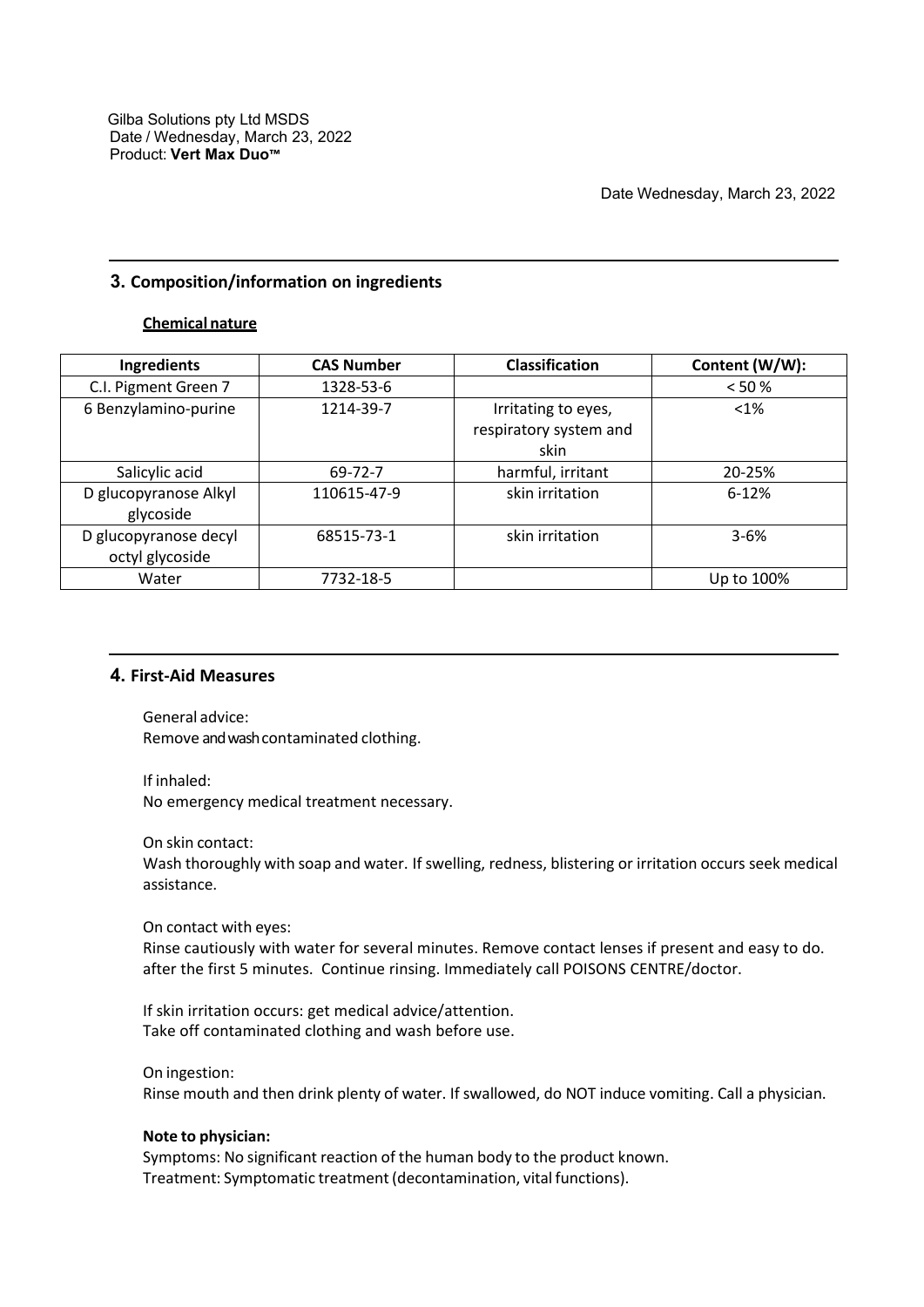# **5. Fire-Fighting Measures**

**Hazchem code: None allocated.**

**Suitable extinguishing media:** waterspray, dry powder, foam, carbon dioxide

**Unusual Fire and Explosion hazard:** Will not burn until water has evaporated. Residue can burn.

#### **Specific hazards:**

Emits toxic fumes under fire conditions. The substances/groups of substances mentioned can be released in case of fire. Carbon monoxide/carbon dioxide. Wear self-contained breathing apparatus and protective clothing to prevent contact with skin and eyes.

**Advice for fire fighters:** Keep people away. Isolate fire a deny unnecessary entry. To extinguish combustible residues of this product use water fog, carbon dioxide, dry chemical or foam.

#### **Special protective equipment:**

Wearself-contained breathing apparatus and chemical-protective clothing.

## **Furtherinformation:**

Keep containers cool by spraying with water if exposed to fire. In case of fire and/or explosion do not breathe fumes. Collect contaminated extinguishing waterseparately, do not allow to reach sewage or effluent systems. Dispose of fire debris and contaminated extinguishing water in accordance with official regulations.

# **6. Accidental Release Measures**

**Personal precautions:** Do not breathe vapour/spray. Use personal protective clothing. Avoid contact with the skin, eyes and clothing.

**Environmentalprecautions:** Do not discharge into the subsoil/soil. Do not discharge into drains/surface waters/groundwater.

**Methods for cleaning up or taking up:** Forsmall amounts: Pick up with suitable absorbent material (e.g. sand, sawdust, general-purpose binder).

For large amounts: Dike spillage. Pump off product.

Dispose of absorbed material in accordance with regulations. Collect waste in suitable containers, which can be labeled and sealed. Clean contaminated floors and objects thoroughly with water and detergents, observing environmental regulations.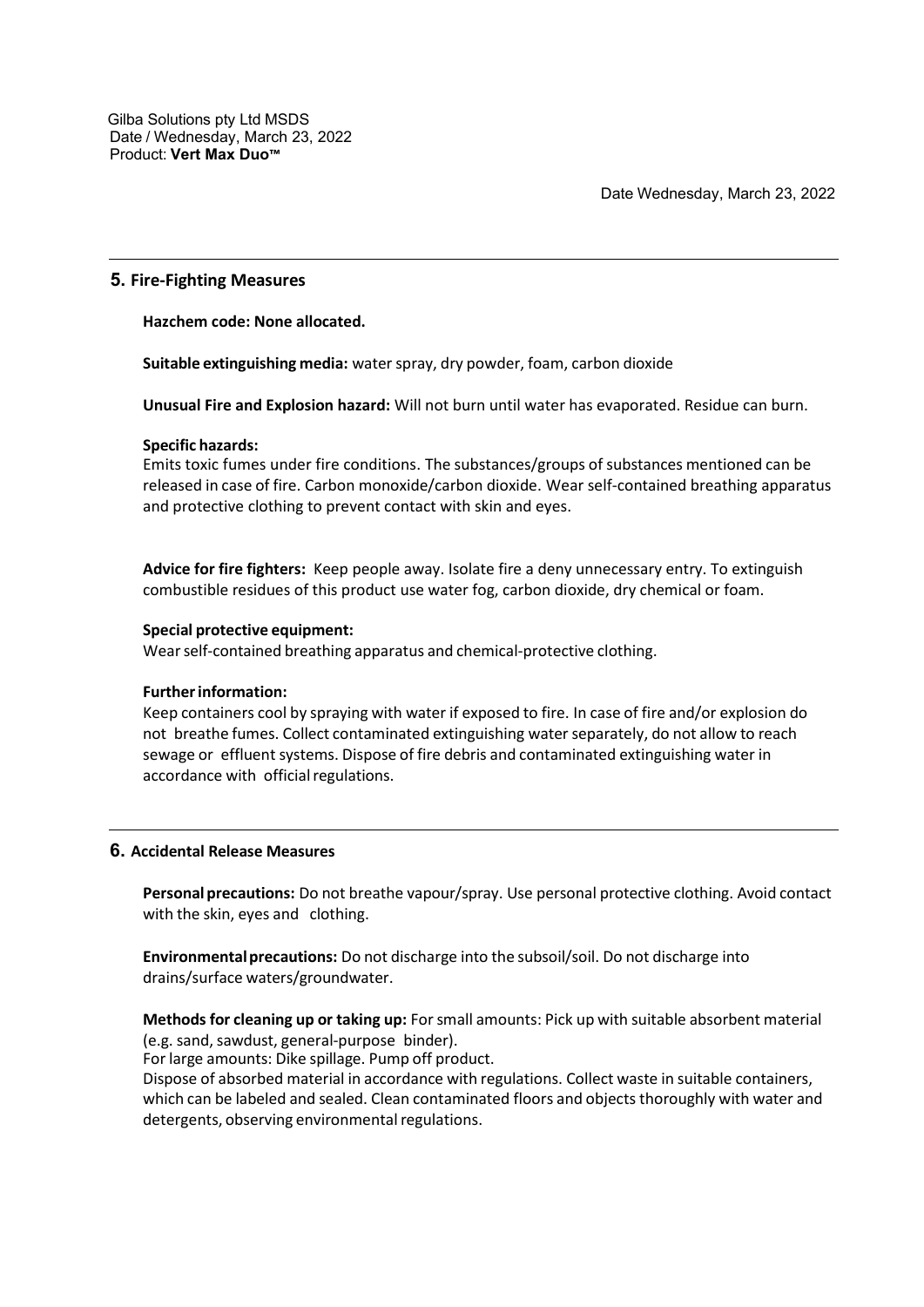Date Wednesday, March 23, 2022

# **7. Handling and Storage**

## **Handling**

No special measures necessary if stored and handled correctly. Ensure thorough ventilation of stores and work areas. When using do not eat, drink or smoke. Hands and/or face should be washed before breaks and at the end of the shift.

## **Protection against fire and explosion:**

No special precautions necessary. The substance/product is non-combustible. Product is not explosive.

## **Storage**

Segregate from foods and animal feeds. Further information on storage conditions: Keep away from heat. Protect from direct sunlight.

# **8. Exposure controls and personal protection**

Components with occupational exposure limits no exposure standard allocated

Personal protective equipment **Respiratoryprotection:** Respiratory protection not required.

## **Hand protection:**

Suitable chemical resistant safety gloves (EN 374) also with prolonged, direct contact (Recommended: Protective index 6, corresponding > 480 minutes of permeation time according to EN 374): E.g. nitrile rubber (0.4 mm), chloroprene rubber (0.5 mm), butyl rubber (0.7 mm) and other

**Eye protection:** Safety glasses with side-shields (frame goggles) (e.g. EN 166)

**Body protection:** Body protection must be chosen depending on activity and possible exposure, e.g. apron, protecting boots, chemical-protection suit (according to EN 14605 in case of splashes or EN ISO 13982 in case of dust).

**Generalsafety and hygiene measures:** Handle in accordance with good industrial hygiene and safety practice. Wearing of closed work clothing is recommended. Store work clothing separately. Keep away from food, drink and animal feeding stuffs.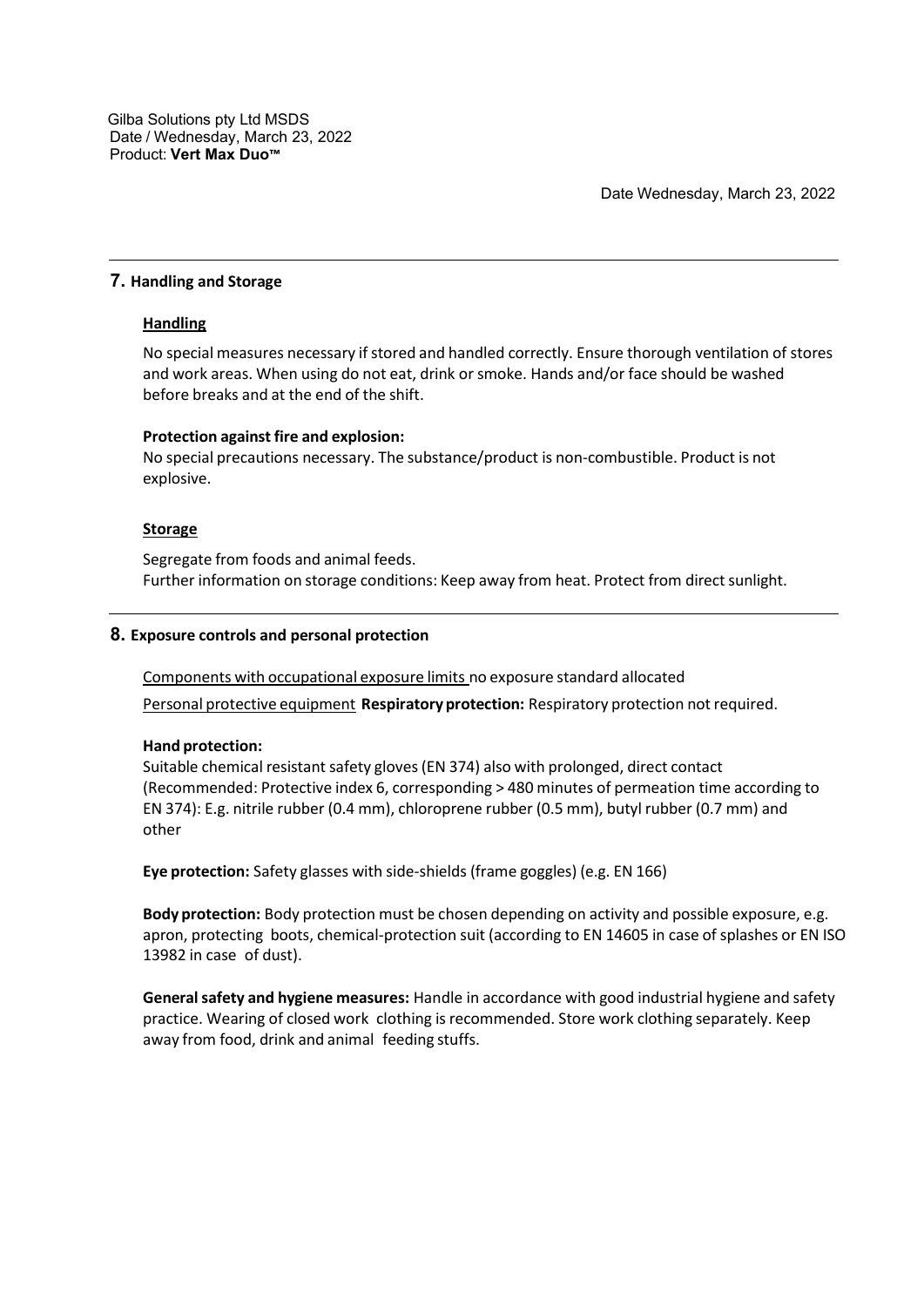# **9. Physical and Chemical Properties**

| Form:                            | liquid                                                                                                                                             |
|----------------------------------|----------------------------------------------------------------------------------------------------------------------------------------------------|
| Colour:                          | blue                                                                                                                                               |
| Odour:                           | slight to no odour                                                                                                                                 |
| pH value:                        | approx. 7.5 approximately (20 °C)                                                                                                                  |
| Melting temperature:             | approx. 0 °C. Information applies to the solvent.                                                                                                  |
| boiling temperature:<br>solvent. | approx. 100 °C. Information applies to the                                                                                                         |
| Flash point:                     | $>100 °C$                                                                                                                                          |
| Flammability:                    | not applicable                                                                                                                                     |
| Lower explosion limit:           | As a result of our experience with this product and our knowledge of its<br>composition                                                            |
|                                  | we do not expect any hazard as long as the product is used appropriately and in<br>accordance with the intended use.                               |
| Upper explosion limit:           | As a result of our experience with this product and our knowledge of its<br>composition we do not expect any hazard as long as the product is used |
|                                  | appropriately and in accordance with the intended use.                                                                                             |
| Ignition temperature:            | Based on the water content the product does not ignite.                                                                                            |
| Explosion hazard:                | Based on the chemical structure there is no indicating of explosive<br>properties.                                                                 |
|                                  |                                                                                                                                                    |

Fire promoting properties:Based on its structural properties the product is not classified as oxidizing.

| Vapour pressure: | not determined                  |
|------------------|---------------------------------|
| Density:         | approx. 1.0 - 1.3 g/cm3 (20 °C) |

Relative vapour density (air): not applicable

Solubility in water: miscible Partitioning coefficient n-octanol/water (log Pow): not applicable

Viscosity: pourable

# **10. Stability and Reactivity**

Conditions to avoid: See MSDS section 7 - Handling and storage.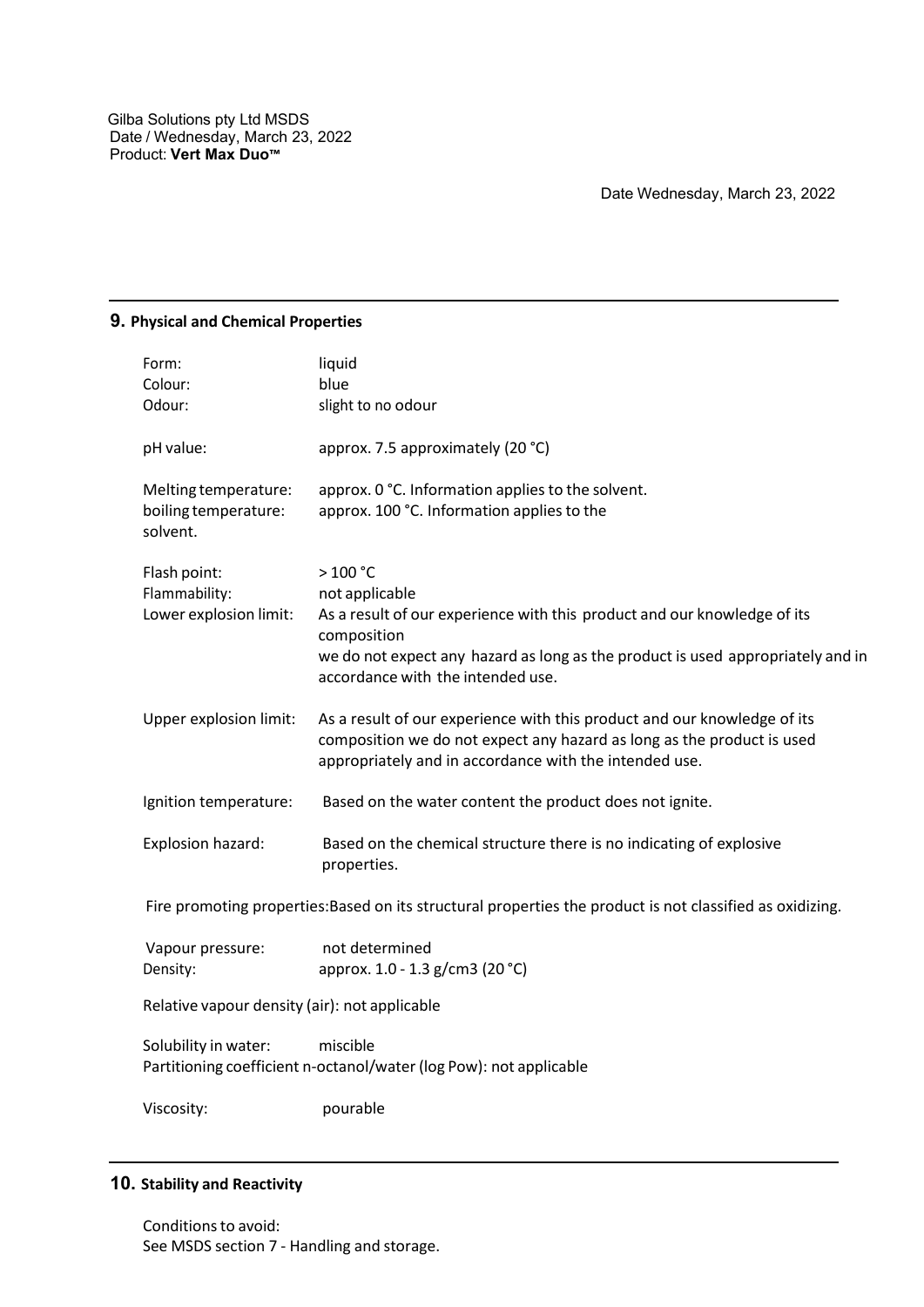Gilba Solutions pty Ltd MSDS Date / Wednesday, March 23, 2022 Product: **Vert Max Duo™**

Date Wednesday, March 23, 2022

Thermaldecomposition: No decomposition if stored and handled as prescribed/indicated.

Substances to avoid: strong acids, strong bases, strong oxidizing agents

Hazardous reactions: No hazardous reactions if stored and handled as prescribed/indicated.

Hazardous decomposition products: No hazardous decomposition productsifstored and handled as prescribed/indicated.

#### **11. Toxicological Information**

#### **Acute toxicity**

Assessment of acute toxicity: Virtually nontoxic after a single ingestion. Virtually nontoxic by inhalation. Virtually nontoxic after a single skin contact.

#### **Irritation**

Assessment of irritating effects: Not irritating to the skin. Not irritating to the eyes.

#### **Sensitization**

Assessment of sensitization: There is no evidence of a skin-sensitizing potential.

#### **Repeated dose toxicity**

Assessment of repeated dose toxicity: The product has not been tested. The statement has been derived from the properties of the individual components. No substance-specific organtoxicity was observed after repeated administration to animals.

#### **Genetic toxicity**

Assessment of mutagenicity: The product has not been tested. The statement has been derived from the properties of the individual components. Mutagenicity tests revealed no genotoxic potential.

#### **Carcinogenicity**

Assessment of carcinogenicity: The product has not been tested. The statement has been derived from the properties of the individual components. The results of various animal studies gave no indication of a carcinogenic effect.

#### **Reproductive toxicity**

Assessment of reproduction toxicity: The product has not been tested. The statement has been derived from the properties of the individual components. The results of animal studies gave no indication of a fertility impairing effect.

#### **Developmental toxicity**

Assessment of teratogenicity: The product has not been tested. The statement has been derived from the properties of the individual components. Animal studies gave no indication of a developmental toxic effect at doses that were not toxic to the parental animals.

**Other relevant toxicity information:** Misuse can be harmful to health.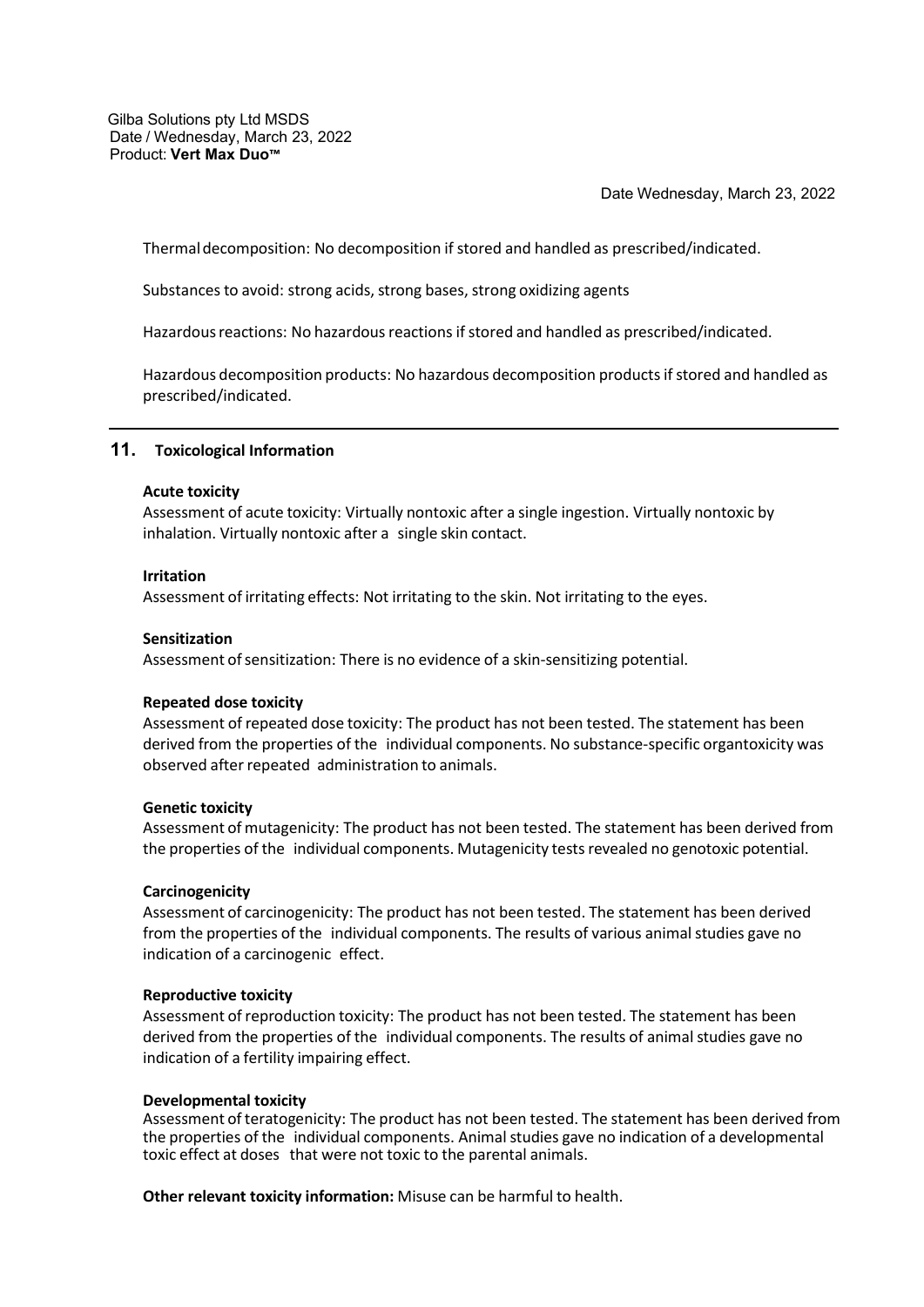Gilba Solutions pty Ltd MSDS Date / Wednesday, March 23, 2022 Product: **Vert Max Duo™**

Date Wednesday, March 23, 2022

# **12. Ecological Information**

Avoid contaminating waterways

**Acute aquatic hazard**: This material has been classified as non-hazardous. Acute toxicity estimate (based on ingredients): >100 mg/L

**Long-term aquatic hazard**: This material has been classified as non-hazardous. Non-rapidly or rapidly degradable substance for which there are adequate chronic toxicity data available OR in the absence of chronic toxicity data, Acute toxicity estimate (based on ingredients): >100 mg/L, where the substance is not rapidly degradable and/or BCF < 500 and/or log Kow < 4.

**Ecotoxicity**: No information available**. Persistence and degradability:** No information available. **Bioaccumulative potential:** No information available. **Mobility:** No information available.

# **13. Disposal Considerations**

Must be disposed of or incinerated in accordance with local regulations. Contaminatedpackaging: Contaminated packaging should be emptied as far as possible and disposed of in the same manner asthe substance/product.

# **14. Transport Information**

**Domestic transport:** Not classified as a dangerous good under transport regulations

| Sea transport<br><b>IMDG</b> | Not classified as a dangerous good under transport regulations |
|------------------------------|----------------------------------------------------------------|
| Air transport<br>IATA/ICAO   | Not classified as a dangerous good under transport regulations |